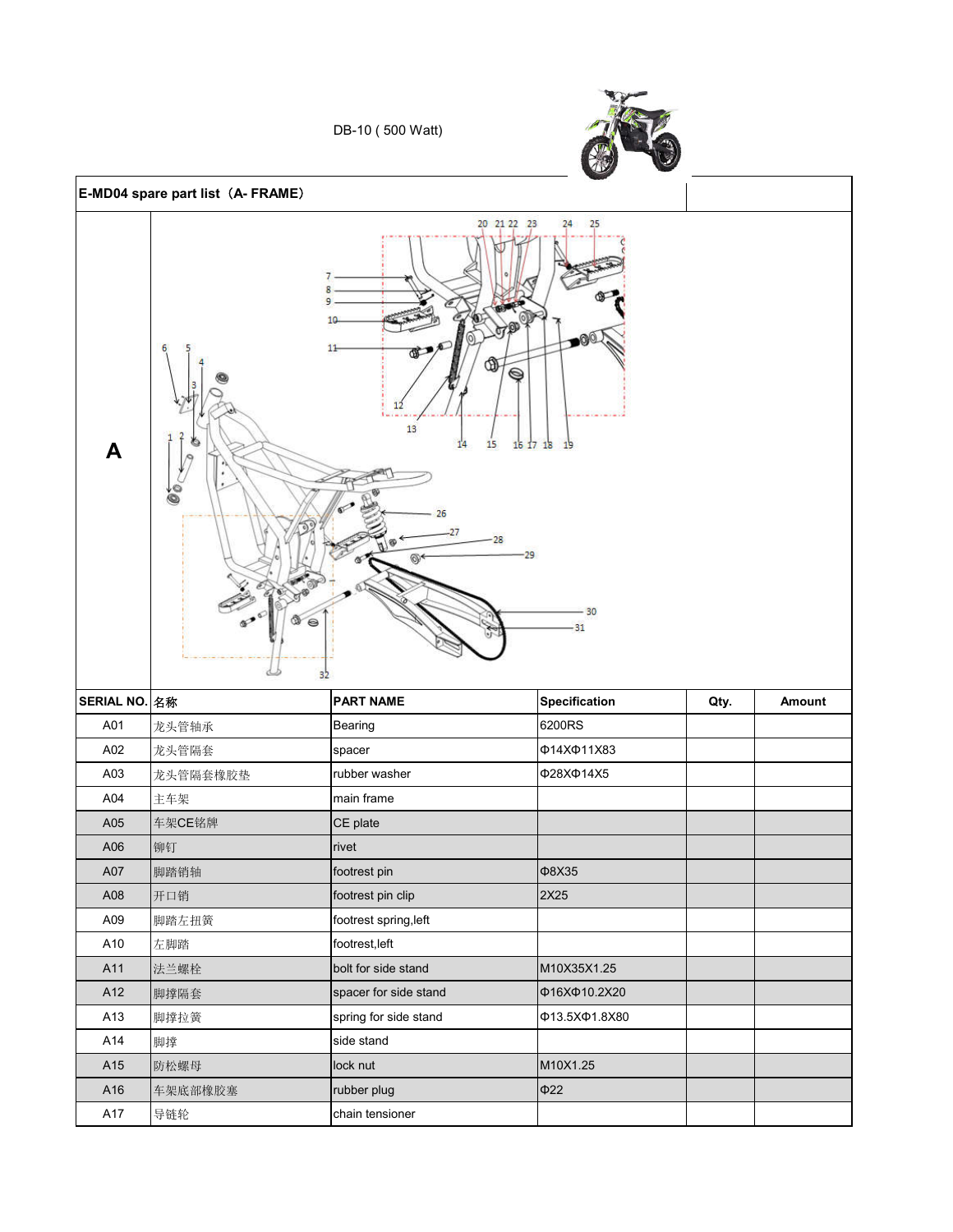| A18                                      | 导链轮支架      | chain tensioner holder                      |                |  |  |
|------------------------------------------|------------|---------------------------------------------|----------------|--|--|
| A19                                      | 导链轮开口销     | chain tensioner pin clip                    | 2X25           |  |  |
| A20                                      | 防松螺母       | lock nut                                    | M <sub>8</sub> |  |  |
| A21                                      | 平垫         | flat washer                                 | Φ8X16X1.5      |  |  |
| A22                                      | 导链轮扭簧      | chain tensioner spring                      |                |  |  |
| A23                                      | 隔套         | spacer                                      | 8x12           |  |  |
| A24                                      | 右脚踏扭簧      | footrest spring, right                      |                |  |  |
| A25                                      | 右脚踏        | footrest, right                             |                |  |  |
| A26                                      | 后减震        | rear shock absorber                         | Φ9X140mm       |  |  |
| A27                                      | 防松螺母       | lock nut                                    | M <sub>8</sub> |  |  |
| A28                                      | 法兰螺丝       | bolt                                        | M8X40          |  |  |
| A29                                      | 自锁螺母       | self-lock nut                               | M10            |  |  |
| A30                                      | 链条         | chain                                       | 25H176 links   |  |  |
| A31                                      | 后叉         | rear swing arm                              |                |  |  |
| A32                                      | 法兰螺栓(后叉中轴) | flange bolt $\left(\right.$ swing arm axle) | M10×180        |  |  |
| $E$ MD04 chara nart list (P. HANDI ERAD) |            |                                             |                |  |  |





| SERIAL NO. 名称 |        | <b>PART NAME</b>        | <b>Specification</b> | Qty. | Amount |
|---------------|--------|-------------------------|----------------------|------|--------|
| <b>B01</b>    | 左握把皮套  | left rubber grip        |                      |      |        |
| <b>B02</b>    | 左把套中间柱 | left rubber grip holder |                      |      |        |
| <b>B03</b>    | 左刹把    | left brake lever        |                      |      |        |
| <b>B04</b>    | 后刹车线   | rear brake cable        | 1100X1250mm          |      |        |
| <b>B05</b>    | 手把管    | handlebar               |                      |      |        |
| <b>B06</b>    | 刹车线帽   | brake cable end cap     |                      |      |        |
| <b>B07</b>    | 前刹车线   | front brake cable       | 850X1000mm           |      |        |
| <b>B08</b>    | 右刹把    | right brake lever       |                      |      |        |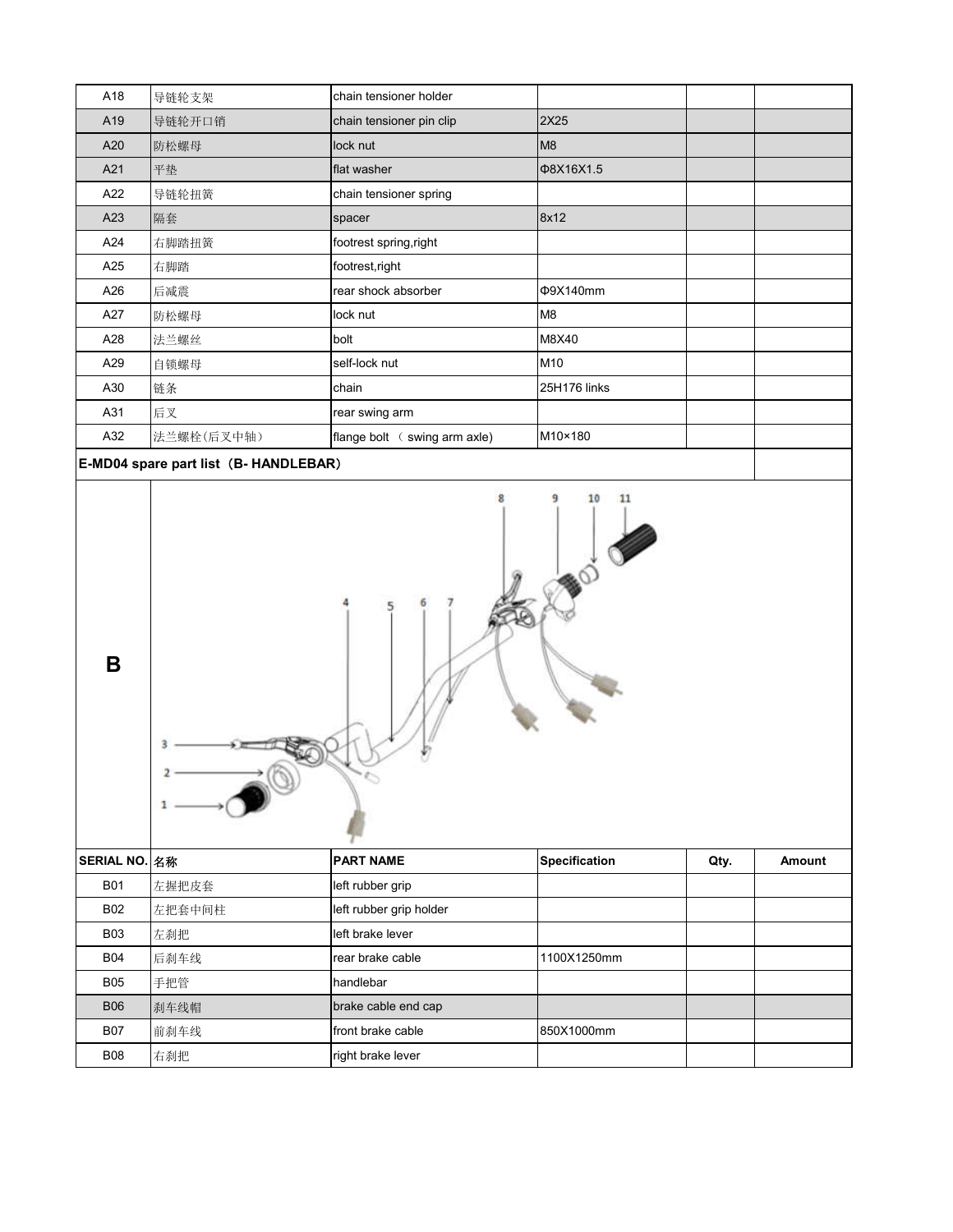| B09/10/11       | 半截式转把总成, 含24V电量显<br>示和安全熄火开关, 活动节和右<br>握把皮套 | throttle ASSY with electric volume<br>meter 24V and saftey switch<br>ON/OFF, spacer and right rubber grip |                                        |      |        |
|-----------------|---------------------------------------------|-----------------------------------------------------------------------------------------------------------|----------------------------------------|------|--------|
|                 | 活动节                                         | spacer                                                                                                    |                                        |      |        |
|                 | 右握把皮套                                       | right rubber grip                                                                                         |                                        |      |        |
|                 | E-MD04 spare part list (C- FRONT FORK)      |                                                                                                           |                                        |      |        |
| $\mathbf C$     | 1<br>3                                      | 8<br>9<br>6<br>13<br>10<br>12                                                                             | 22<br>15<br>17 18 19 20 21<br>16<br>14 |      |        |
| SERIAL NO. 名称   |                                             | <b>PART NAME</b>                                                                                          | <b>Specification</b>                   | Qty. | Amount |
|                 |                                             |                                                                                                           |                                        |      |        |
| CO <sub>2</sub> | 前叉护板, 白色                                    | fork foot cover, L&R                                                                                      |                                        |      |        |
| C <sub>03</sub> | 前碟刹器                                        | Front brake caliper                                                                                       |                                        |      |        |
| C07             | 下连板                                         | Down splintage                                                                                            |                                        |      |        |
| C <sub>08</sub> | 防松螺母                                        | lock nut                                                                                                  | M10X1.5                                |      |        |
| C12             | 上连板                                         | upper splintage                                                                                           |                                        |      |        |
| C <sub>13</sub> | 前叉塑件盖                                       | fork cap                                                                                                  |                                        |      |        |
| C14             | 手把下锁扣(2只为1套)                                | handlebar holder, pair                                                                                    |                                        |      |        |
| C <sub>15</sub> | 外六角螺栓(龙头管轴杆)                                | hex socket cap bolt                                                                                       | M10X1.5X140                            |      |        |
| C16             | 外六角螺丝                                       | hex socket cap bolt                                                                                       | M10X35X1.5                             |      |        |
| C <sub>17</sub> | 手把上锁扣(2只为1套)                                | Handlebar upper clamp, pair                                                                               |                                        |      |        |
| C18             | 内六角螺丝                                       | hex socket cap bolt                                                                                       | M8X25                                  |      |        |
| C <sub>21</sub> | 电门锁总成(含钥匙)                                  | key swith assy.                                                                                           |                                        |      |        |
| C <sub>22</sub> | 电门锁固定片                                      | key swith holder plate                                                                                    |                                        |      |        |
| C <sub>23</sub> | 前叉,左右为1套                                    | fork, L & R                                                                                               | 525mm                                  |      |        |
| C <sub>01</sub> | 十字圆头螺丝                                      | Philip's head screw                                                                                       | M5X16                                  |      |        |
| CO <sub>4</sub> | 内六角螺丝                                       | hex socket cap bolt                                                                                       | M6X25                                  |      |        |
| C <sub>05</sub> | 弹垫                                          | spring washer                                                                                             | $\Phi$ 6                               |      |        |
| C <sub>06</sub> | 防松螺母                                        | lock nut                                                                                                  | M10X1.5                                |      |        |
| C <sub>09</sub> | 平垫                                          | washer                                                                                                    | Φ10X20X1.5                             |      |        |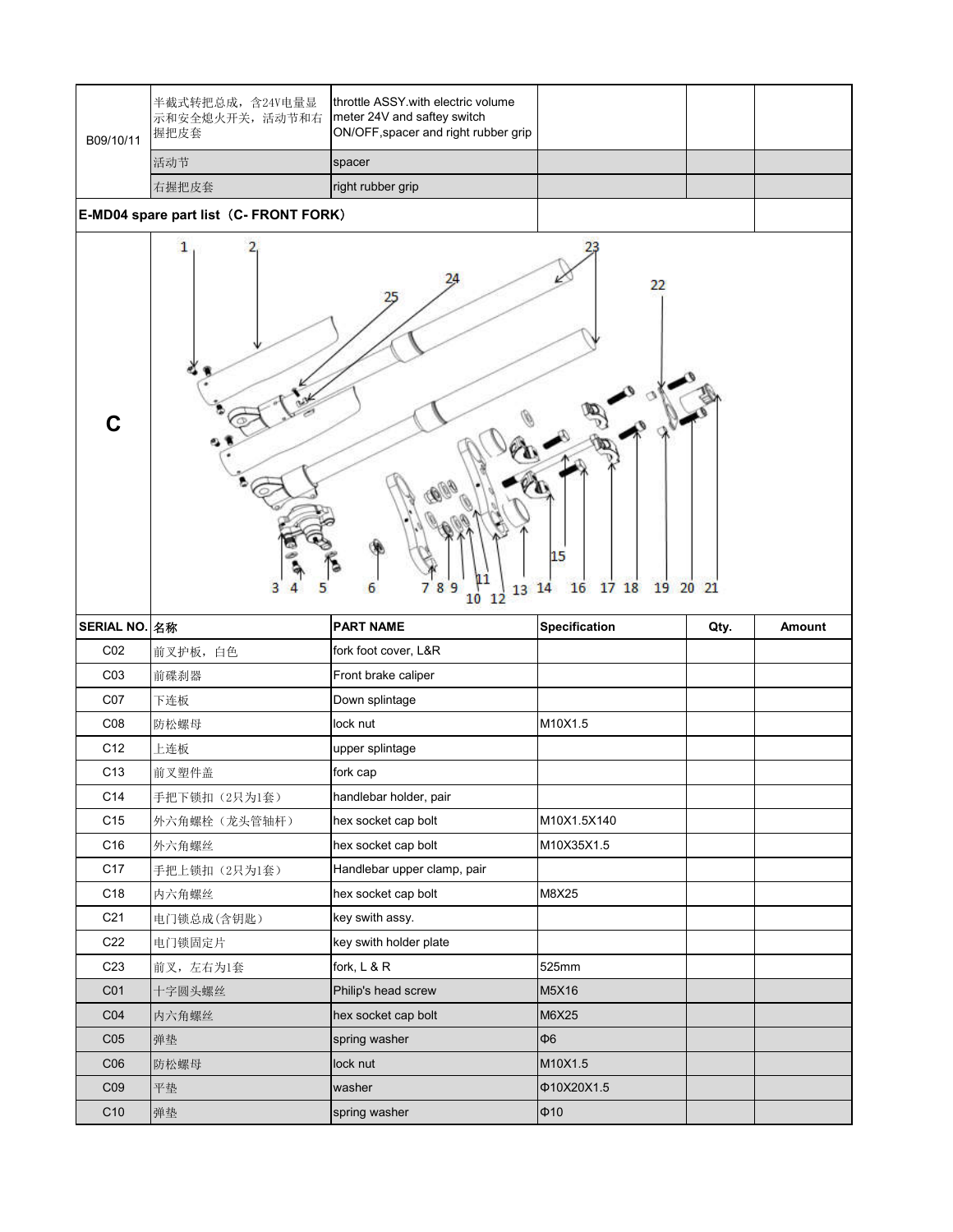| C11             | 平垫                                      | washer                       | Φ10X20X1.5           |      |        |
|-----------------|-----------------------------------------|------------------------------|----------------------|------|--------|
| C <sub>19</sub> | 隔套                                      | spacer                       | Ф11*Ф8*9             |      |        |
| C <sub>20</sub> | 内六角螺丝                                   | hex socket cap bolt          | M8X30                |      |        |
| C <sub>24</sub> | 前刹线线扣                                   | brake cable holder           |                      |      |        |
| C <sub>25</sub> | 十字沉头自攻钉                                 | Philip's head screw          | M4X10                |      |        |
|                 | E-MD04 spare part list (D- FRONT WHEEL) |                              |                      |      |        |
| D               | 1<br>з<br>2<br>Æ0<br>OO (               | 5<br>00                      | 10<br>٩<br>ื่งื่⊡ ■  |      |        |
| SERIAL NO. 名称   |                                         | <b>PART NAME</b>             | <b>Specification</b> | Qty. | Amount |
| D01             | 自锁螺母                                    | self-lock nut                | M12×1.25             |      |        |
| D <sub>02</sub> | 隔套                                      | wheel spacer L&R             | φ16×1.5×13, pair     |      |        |
| D03             | 轴承                                      | Bearing                      | 6001RS               |      |        |
| D04             | 外胎                                      | Tire 2.5-10"                 | 2.50-10"             |      |        |
| D <sub>05</sub> | 内胎                                      | Tube                         |                      |      |        |
| D <sub>06</sub> | 前轮轮毂,黑色车亮边                              | front wheel rim              | 10"                  |      |        |
| D07             | 前轮中间隔套                                  | Middle spacer of front wheel | φ16×1.5×76           |      |        |
| D <sub>08</sub> | 前碟刹盘                                    | Brake disc                   | $140\times2$         |      |        |
| D <sub>09</sub> | 内六角螺丝                                   | hex socket cap bolt          | M6×12                |      |        |
| D <sub>10</sub> | 法兰螺杆(前轮轴)                               | front wheel axle             | M12×1.25×160         |      |        |
|                 | E-MD04 spare part list (E- REAR WHEEL)  |                              |                      |      |        |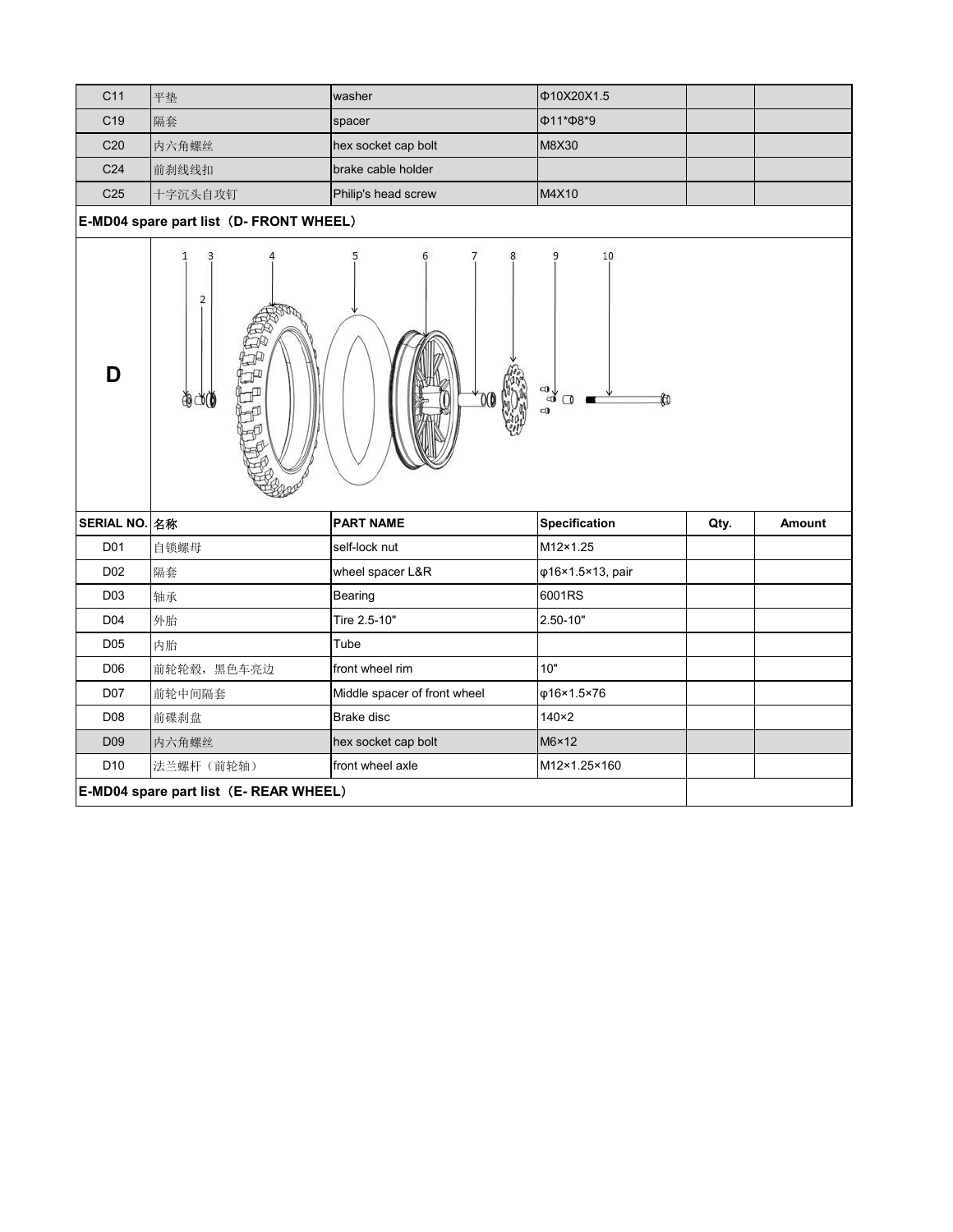

| SERIAL NO. 名称                            |               | <b>PART NAME</b>            | <b>Specification</b> | Qty. | Amount |
|------------------------------------------|---------------|-----------------------------|----------------------|------|--------|
| E01                                      | 法兰螺杆 (后轮轴)    | rear wheel axel             | M12×145              |      |        |
| E02                                      | 内六角螺丝         | hex socket cap bolt         | M6X12                |      |        |
| E03                                      | 后碟刹器固定片       | rear brake caliper holder   |                      |      |        |
| E04                                      | 后碟刹器          | rear brake caliper          |                      |      |        |
| E05                                      | 后碟刹盘          | rear brake disc             |                      |      |        |
| E06                                      | 后轮左边隔套        | wheel spacer,L              | Φ16ΧΦ13Χ11           |      |        |
| E07                                      | 后轮轮毂, 黑色车亮边   | rear wheel rim              | 10"                  |      |        |
| E08                                      | 内胎            | tube                        |                      |      |        |
| E09                                      | 外胎            | tire 2.50-10                | 2.50-10"             |      |        |
| E <sub>10</sub>                          | 后轮中间隔套        | middle spacer of rear wheel | Φ16XΦ13X81           |      |        |
| E11                                      | 轴承            | rear wheel bearing          | 6001RS               |      |        |
| E <sub>12</sub>                          | 链轮护罩套装(两片为1套) | Sprocket cover(set)         | L&R,Pair             |      |        |
| E13                                      | 链轮            | rear sprocket               | 25H 90 Teeth         |      |        |
| E14                                      | 十字沉头螺丝        | Philip's head screw         | M5X16                |      |        |
| E <sub>15</sub>                          | 内六角螺丝         | hex socket cap bolt         | M6X12                |      |        |
| E16                                      | 后轮右边隔套        | rear wheel spacer, R        | Φ16XΦ13X5            |      |        |
| E17                                      | 平垫            |                             | Φ12X24X1.5           |      |        |
| E18                                      | 千斤            | chain adjuster              | Φ12X6X60             |      |        |
| E19                                      | 自锁螺母          | self-lock nut               | M12*1.25             |      |        |
| E20                                      | 自锁螺母          | self-lock nut               | M <sub>6</sub>       |      |        |
| E21                                      | 弹垫            |                             | <b>Ф6</b>            |      |        |
| E22                                      | 千斤盖           | chain adjuster cover        |                      |      |        |
| E23                                      | 平垫            |                             | Φ12X24X3             |      |        |
| E-MD04 spare part list (F-PLASTIC PARTS) |               |                             |                      |      |        |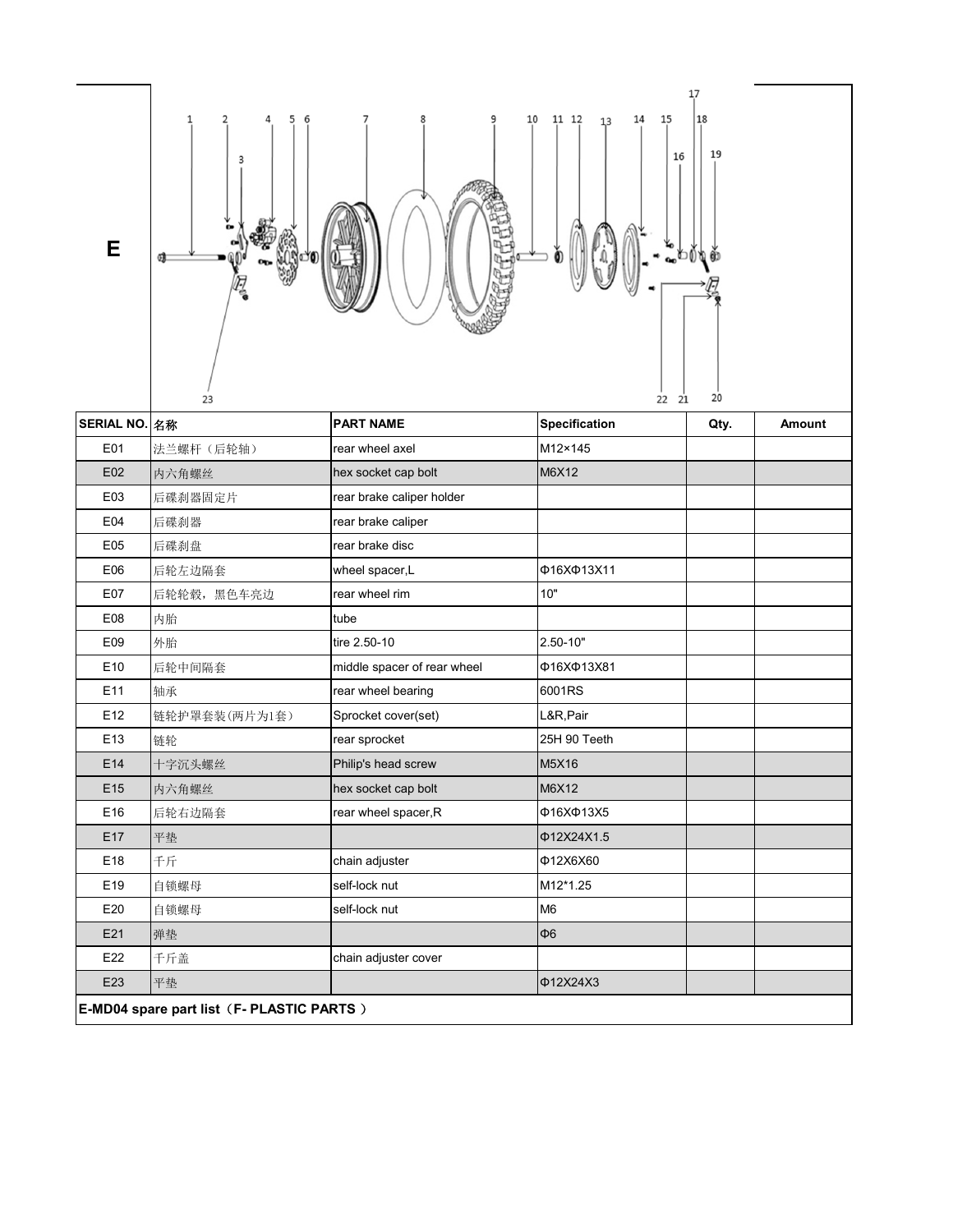

| SERIAL NO. 名称   |             | <b>PART NAME</b>                      | <b>Specification</b> | Qty. | <b>Amount</b> |
|-----------------|-------------|---------------------------------------|----------------------|------|---------------|
| F01             | 塑料件前右侧板, 白色 | front plastic cover R                 | P.P                  |      |               |
| F03             | 塑料件前左侧板, 白色 | front plastic cover L                 | P.P                  |      |               |
| F04             | 座垫,黑色       | seat                                  |                      |      |               |
| F <sub>05</sub> | 塑料件尾段, 白色   | tail plastic cover                    | P.P                  |      |               |
| F08             | 假油壶         | fuel tank                             | P.P                  |      |               |
| F07             | 后右塑件,黑色     | rear plastic cover R                  | P.P                  |      |               |
| F <sub>12</sub> | 后左塑件,黑色     | rear plastic cover R                  | P.P                  |      |               |
| F <sub>13</sub> | 右7字形大板塑料件   | frame cover R                         | <b>ABS</b>           |      |               |
| F <sub>17</sub> | 左7字形大板塑料件   | frame cover L                         | <b>ABS</b>           |      |               |
| F <sub>14</sub> | 电机左侧板       | motor cover L                         | P.P                  |      |               |
| F <sub>27</sub> | 电机右侧板       | motor cover R                         | P.P                  |      |               |
| F <sub>19</sub> | 电机中间护板      | motor cover BOTTOM                    | P.P                  |      |               |
| F20             | 前挡泥板        | front mudguard                        | P.P                  |      |               |
| F24             | 号码牌         | number plate                          | P.P                  |      |               |
| F31             | 链罩          | chain cover                           | <b>ABS</b>           |      |               |
| F <sub>16</sub> | 3速开关(含钥匙)   | 3 speed switch with key, complete kit |                      |      |               |
| F <sub>23</sub> | 充电口和金属盖     | charging port with cap                |                      |      |               |
| F <sub>02</sub> | 十字沉头        | Philip's head screw                   | M6X12                |      |               |
| F06             | 内六角大扁头      | hex socket cap bolt                   | M6X16                |      |               |
| F <sub>09</sub> | 防滑螺母        | non-slip nut                          | M <sub>6</sub>       |      |               |
| F <sub>10</sub> | 内六角大扁头      | hex socket cap bolt                   | M6X16                |      |               |
| F11             | 内六角大扁头      | hex socket cap bolt                   | M6X16                |      |               |
| F <sub>15</sub> | 内六角小扁头      | hex socket cap bolt                   | M6X16                |      |               |
| F <sub>18</sub> | 内六角大扁头      | hex socket cap bolt                   | M6X16                |      |               |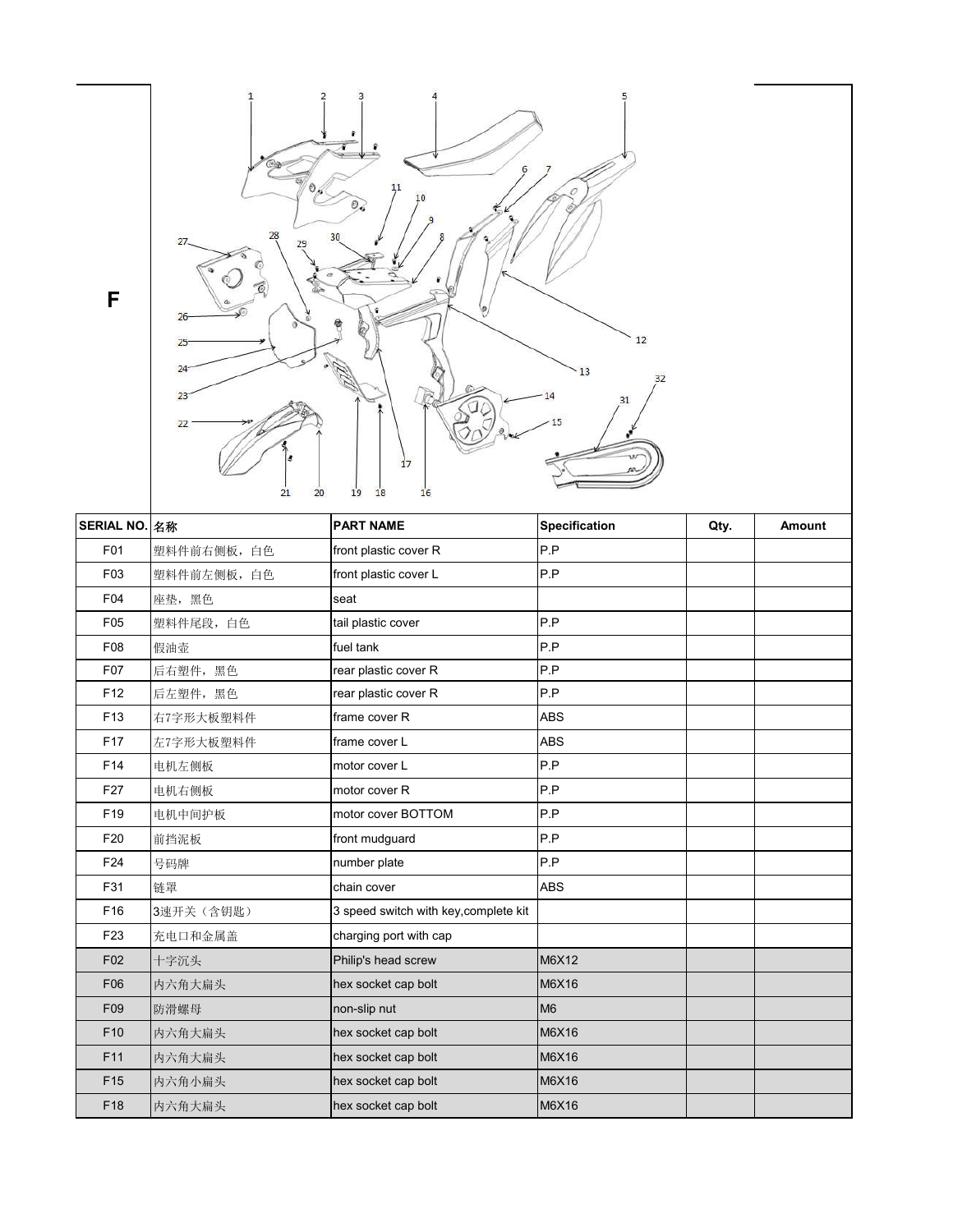| F <sub>21</sub>                                       | 大扁头内六角螺栓 | hex socket cap bolt | M6X16          |  |
|-------------------------------------------------------|----------|---------------------|----------------|--|
| F <sub>22</sub>                                       | 大扁头内六角螺栓 | hex socket cap bolt | M6X12          |  |
| F <sub>25</sub>                                       | 内六角螺栓    | hex socket cap bolt | <b>M6X25</b>   |  |
| F <sub>26</sub>                                       | 电机侧板固定胶垫 | rubber washer       |                |  |
| F28                                                   | 号码牌隔套    | spacer              | Ф8*Ф6*16       |  |
| F <sub>29</sub>                                       | 内六角小扁头   | hex socket cap bolt | M6X12          |  |
| F30                                                   | 防滑螺母     | non-slip nut        | M <sub>6</sub> |  |
| F32                                                   | 内六角扁头螺丝  | hex socket cap bolt | <b>M6X8</b>    |  |
| $\Gamma$ MDM cases neat list $\Gamma$ FLECTDIC DADTC) |          |                     |                |  |

## **E-MD04 spare part list**(**G- ELECTRIC PARTS**)



| SERIAL NO. 名称                       |                | <b>PART NAME</b>              | <b>Specification</b> | Qty. | Amount |
|-------------------------------------|----------------|-------------------------------|----------------------|------|--------|
| 24V-G04                             | 小越野控制器500W24V  | controller                    | 500W24V              |      |        |
| 24V-G06                             | 电机(电机链轮25H11齿) | motor with sprocket 25H11T    | 24V500W              |      |        |
| G09                                 | 电池盒底座          | battery box seat              |                      |      |        |
| G10                                 | 电池盒右           | battery box, right            | Complete battery box |      |        |
| G11                                 | 电池盒左           | battery box, left             |                      |      |        |
| 24V-G12                             | 电池             | a set of battery group 24V12A | 2x12V12AH            |      |        |
| G01                                 | 防松螺母           | lock nut                      | M <sub>5</sub>       |      |        |
| G02                                 | 平垫             | washer                        | Φ6X16X1.5            |      |        |
| G03                                 | 内六角螺栓          | hex socket cap bolt           | M5X16                |      |        |
| G05                                 | 防松螺母           | lock nut                      | M <sub>5</sub>       |      |        |
| G07                                 | 防松螺母           | lock nut                      | M <sub>5</sub>       |      |        |
| G08                                 | 沉头螺丝           | Philip's head screw           | M5X12                |      |        |
| G13                                 | 十字圆头螺丝         | Philip's head screw           | M4X25                |      |        |
| E-MD04 spare part list (H- WIRINGS) |                |                               |                      |      |        |